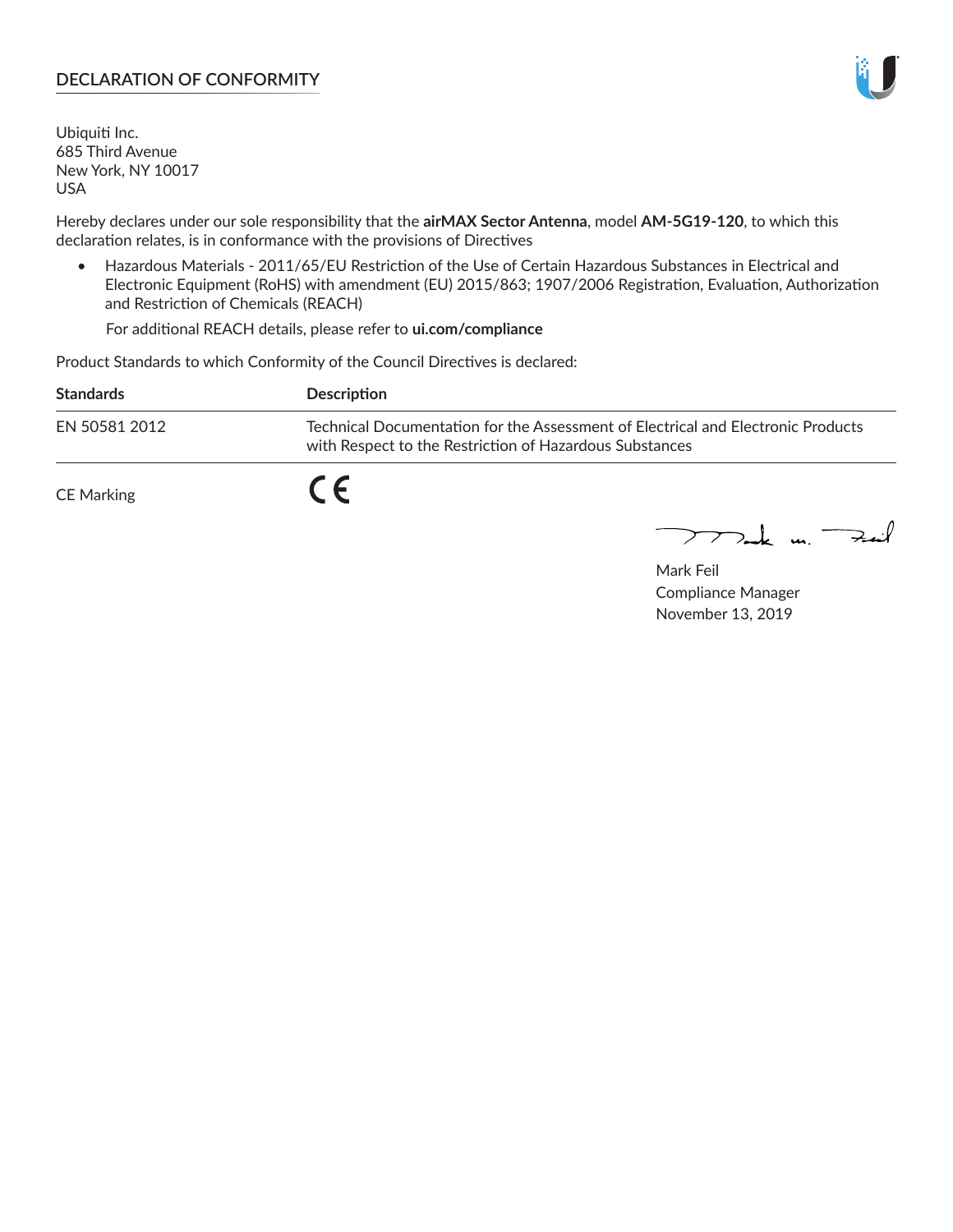# **DECLARATION OF CONFORMITY**



## **български** [Bulgarian]

С настоящото UBIQUITI декларира, че това устройство AM-5G19-120 отговаря на основните изисквания и други приложими разпоредби на Директива 2011/65/ЕС с изменение (ЕС) 2015/863.

## **Hrvatski** [Croatian]

Tvrtka UBIQUITI ovim putem izjavljuje da je ovaj uređaj AM-5G19-120 u skladu s osnovnim zahtjevima i ostalim bitnim odredbama direktiva 2011/65/EU i dopunom (EU) 2015/863.

# **Čeština** [Czech]

Společnost UBIQUITI tímto prohlašuje, že zařízení AM-5G19-120 splňuje základní požadavky a jiné související podmínky směrnice 2011/65/EU a dodatku (EU) 2015/863.

### **Dansk** [Danish]

Hermed erklærer UBIQUITI, at denne AM-5G19-120-enhed overholder de essentielle krav og andre relevante bestemmelser i direktivet 2011/65/EU med tillæg (EU) 2015/863.

### **Nederlands** [Dutch]

UBIQUITI verklaart hierbij dat dit AM-5G19-120-apparaat voldoet aan de essentiële vereisten en andere relevante voorwaarden uit de Europese richtlijn 2011/65/EU en gedelegeerde richtlijn (EU) 2015/863.

#### **English**

Hereby, UBIQUITI, declares that this AM-5G19-120 device, is in compliance with the essential requirements and other relevant provisions of Directive 2011/65/EU with amendment (EU) 2015/863.

### **Eesti keel** [Estonian]

Käesolevaga kinnitab UBIQUITI, et antud AM-5G19-120 seade vastab direktiivis 2011/65/EL välja toodud põhilistele nõuetele ning muudele asjakohastele sätetele, koos parandusega (EL) 2015/863.

#### **Suomi** [Finnish]

UBIQUITI vakuuttaa täten, että tämä AM-5G19-120-laite on direktiivien 2011/65/EU ja (EU) 2015/863 oleellisten vaatimusten ja muiden ehtojen mukainen.

#### **Français** [French]

Par les présentes, UBIQUITI déclare que ce dispositif AM-5G19-120 est conforme aux exigences essentielles et aux autres dispositions pertinentes de la directive 2011/65/UE avec l'amendement (UE) 2015/863.

## **Deutsch** [German]

UBIQUITI erklärt hiermit, dass dieses Gerät AM-5G19-120 den grundlegenden Anforderungen und anderen relevanten Bestimmungen der Richtlinien 2011/65/EU und (EU) 2015/863 entspricht.

#### **Ελληνικά** [Greek]

Δια του παρόντος η UBIQUITI δηλώνει ότι αυτή η συσκευή AM-5G19-120 συμμορφώνεται με τις βασικές απαιτήσεις και άλλες σχετικές διατάξεις της Οδηγίας 2011/65/ΕΕ με την τροποποίηση (ΕΕ) 2015/863.

#### **Magyar** [Hungarian]

Az UBIQUITI kijelenti, hogy a(z) AM-5G19-120 számú eszköz megfelel a 2011/65/EU irányelv (EU) 2015/863. számú módosítása alapvető követelményeinek és egyéb vonatkozó rendelkezéseinek.

#### **Íslenska** [Icelandic]

UBIQUITI lýsir því hér með yfir að AM-5G19-120 er í samræmi við nauðsynlegar kröfur og önnur viðeigandi ákvæði í tilskipun 2011/65/EU ásamt viðbótum í (EU) 2015/863.

#### **Italiano** [Italian]

Con la presente, UBIQUITI dichiara che il presente dispositivo AM-5G19-120 è conforme ai requisiti essenziali e alle altre disposizioni pertinenti della direttiva 2011/65/UE con l'emendamento (UE) 2015/863.